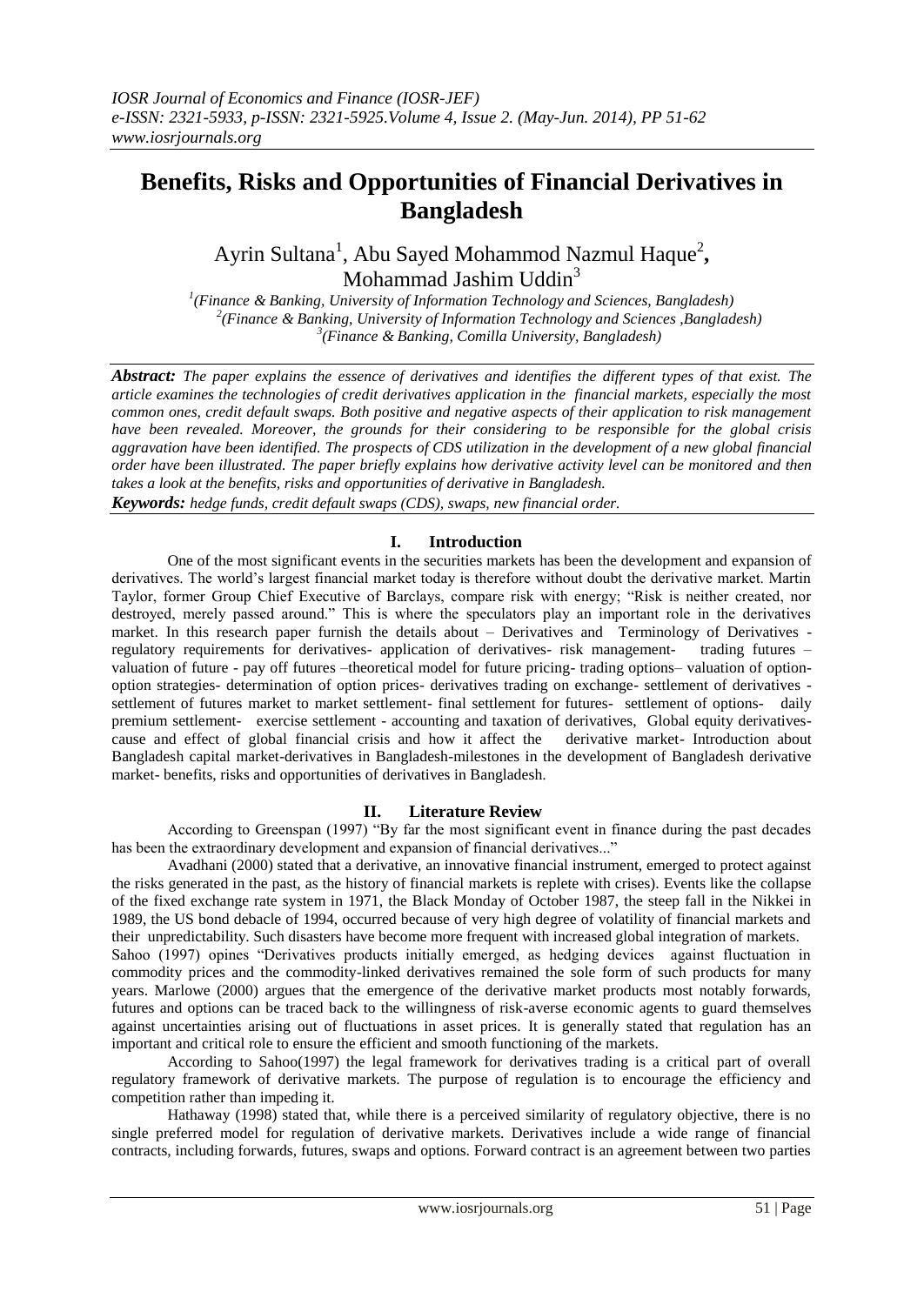calling for delivery of, and payment for, a specified quantity and quality of a commodity at a specified future date.

The price may be agreed upon in advance, or determined by formula at the time of delivery or other point in time". Just like other instruments, it is used to control and hedge currency exposure risk (e.g. forward contracts on USD or EUR) or commodity prices (e.g. forward contracts on oil).

Patwari and Bhargava (2006) explain it in simple words and further add that one of the parties to a forward contract assumes a long position and agrees to buy the underlying asset at a certain future date for a certain price and the other agrees to short it. The specified price is referred to as the delivery price. The parties to the contract mutually agree upon the contract terms like delivery price and quantity."A Futures Contract is a standardized contract, traded on a futures exchange, to buy or sell a certain underlying instrument at a certain date in the future, at a pre-set price. The future date is called the delivery date or final settlement date. The preset price is called the futures price. The price of the underlying asset on the delivery date is called the settlement price. The futures price, naturally, converges towards the settlement price on the delivery date".

Sirisha (2001) explain the Types of Futures which are as follows: Foreign Exchange Futures Currency Futures Stock Index Futures Commodity Futures.

# **III. Methodology**

This report contains information gathered from secondary sources. Most of the information was collected from different web sites, some economic journals. A series discussion and conversation with the members and officials of the Dhaka Stock Exchange Ltd., some teaching professionals of Finance Department of Dhaka University as well as a few expertises in the capital market also provides some information about the derivatives. Practical work exposures at different departments and relevant file study in the Dhaka Stock Exchange Ltd. also provided strong base platform for preparing this report. Secondarily, various books and articles regarding Derivatives have been used in designing the report format.

# **IV. Objective Of The Study**

- 1. To have a look on the evolution of various derivative products.
- 2. To find out the trading mechanism of different derivative products.
- 3. To examine the various issues in the Bangladeshi derivative market and future prospects of this market.

## **V. History Of Development Expansion And Characteristics**

The first exchange for trading derivatives appeared to be the Royal Exchange in London, which permitted forward contracting. The celebrated Dutch Tulip bulb mania was characterized by forward contracting on tulip bulbs around 1637. The first 'futures' contracts can be traced to the Yodoya rice market in Osaka, Japan around 1650.

In 1922 the federal government of U.S. made its first effort to regulate the futures market with the Grain Futures Act. In 1936 options on futures were banned in the United States. In 1975 the Chicago Board of Trade created the first interest rate futures contract, one based on Ginnie Mae (GNMA) mortgages. In 1975 the MERC responded with the Treasury bill futures contract. This contract was the first successful pure interest rate futures. In 1977, the CBOT created the T -bond futures contract, which went on to be the highest volume contract. In 1982 the CME created the Eurodollar contract, which has now surpassed the T -bond contract to become the most actively traded of all futures contracts. In 1982, the Kansas City Board of Trade launched the first stock index futures, a contract on the Value Line Index. The Chicago Mercantile Exchange quickly followed with their highly successful contract on the S&P 500 index.

The 1980s marked the beginning of the era of swaps and other over-the-counter derivatives. The first swap agreements were executed by the Salomon Brothers in London in 1981. Since Exchange traded financial derivatives were introduced in India in June 2000 at the two major stock exchanges, NSE and BSE. There are various contracts currently traded on these exchanges.

## **VI. Classification Of Derivatives**

In broad terms, there are two distinct groups of derivative contracts, which are distinguished by the way they are traded in market:

 **1**.**Over-the-counter (OTC)** derivatives are contracts that are traded (and privately negotiated) directly between two parties, without going through an exchange or other intermediary.

## **2.Exchange-traded derivative contracts (ETD)** are those derivatives instruments that are traded via specialized derivatives exchanges or other exchanges.

The major classes of derivatives contracts are: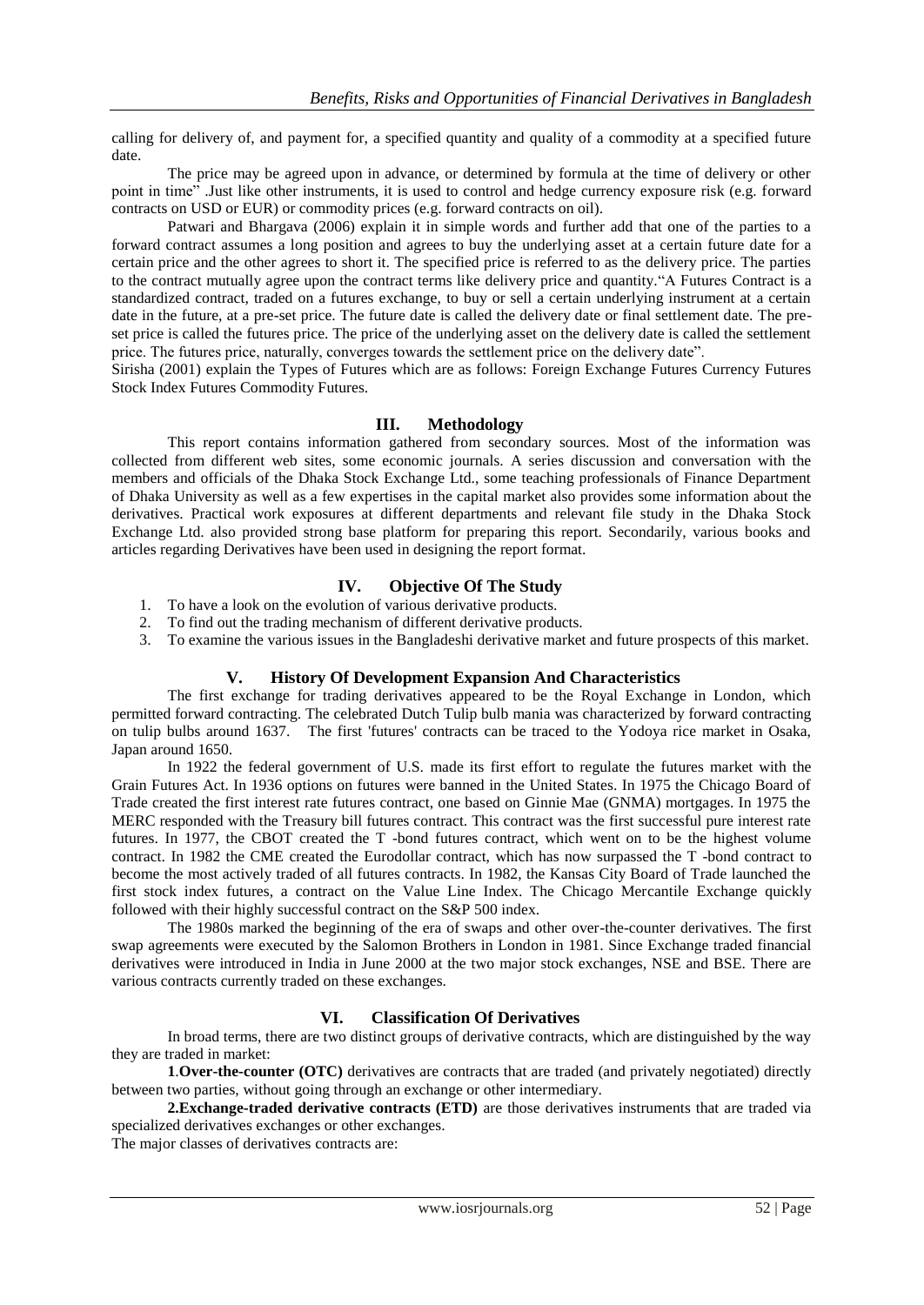**3. Forward Contract** A contract to buy or sell a specified amount of a designated commodity, currency, security, or financial instrument at a known date in the future and at a price set at the time the contract is made.

**4.Futures Contract** A contract to buy or sell an asset at a specific time in the future at a set price while the contract is made.

**5.Option Contract** A contract that offer to the buyer or seller the right without an obligation to buy or sell an asset a stipulated price, called the strike price.

**6.Swap Contract** The most common type of swap is the "plain vanilla" interest rate swap, in which the first party agrees to pay the second party cash flows equal to interest at a predetermined fixed rate on a notional principal. The second party agrees to pay the first party cash flows equal to interest at a floating rate on the same notional principal.

#### **VII. The Role Of Derivatives**

Derivatives have played an increasingly important and often inter-related role in the context of the stock market.

Thus the derivatives are used by investors to:

• provide leverage (or gearing), such that a small movement in the underlying value can cause a large difference in the value of the derivative;

• speculate and make a profit if the value of the underlying asset moves the way they expect (e.g., moves in a given direction, stays in or out of a specified range, reaches a certain level);

hedge or mitigate risk in the underlying, by entering into a derivative contract whose value moves in the opposite direction to their underlying position and cancels part or all of it out;

• obtain exposure to the underlying where it is not possible to trade in the underlying (e.g., weather derivatives);

## **VIII. Strategies Of Derivatives**

Derivatives can be used to mitigate the risk of economic loss arising from changes in the value of the underlying.

The basic derivative strategies are:

#### **Hedging**

In finance, a hedge is a position established in one market in an attempt to offset exposure to price fluctuations in some opposite position in another market with the goal of minimizing one's exposure to unwanted risk. If you're hedging, you'd buy derivatives as a kind of insurance policy.

#### **Speculation**

Some individuals and institutions will enter into a derivative contract to speculate on the value of the underlying asset, betting that the party seeking insurance will be wrong about the future value of the underlying assets. Speculation is a different side of dealing in derivatives.

#### **Arbitrage**

Individuals and institutions may also look for arbitrage opportunities, as when the current buying price of an asset falls below the price specified in a futures contract to sell the asset.

#### **Valuation of Derivatives-Pricing**

Prices of derivatives are commonly referred to in two different ways: market price and arbitrage-free price.

**Market price**, i.e. the price at which traders are willing to buy or sell the contract.

**Arbitrage-free price**, meaning that no risk-free profits can be made by trading in these contracts; see rational pricing.

## **IX. Global Derivatives-Cause & Effect**

The International Swaps & Derivatives Assn. recently estimated the worldwide market at \$ 105 trillion. The Office of the Comptroller of the Currency (OCC) says U.S. commercial banks held \$ 56 trillion of derivatives at the end of 2002, and by comparison the GDP of the US was estimated to 10.4 trillion the same year.

The notional outstanding value of Global OTC derivatives contracts rose by 40% from \$298 trillion at end-2005 to \$415 trillion at end-2006. Average daily global turnover rose by two-thirds, from \$1,508bn to \$2,544bn between April 2004 and April 2007.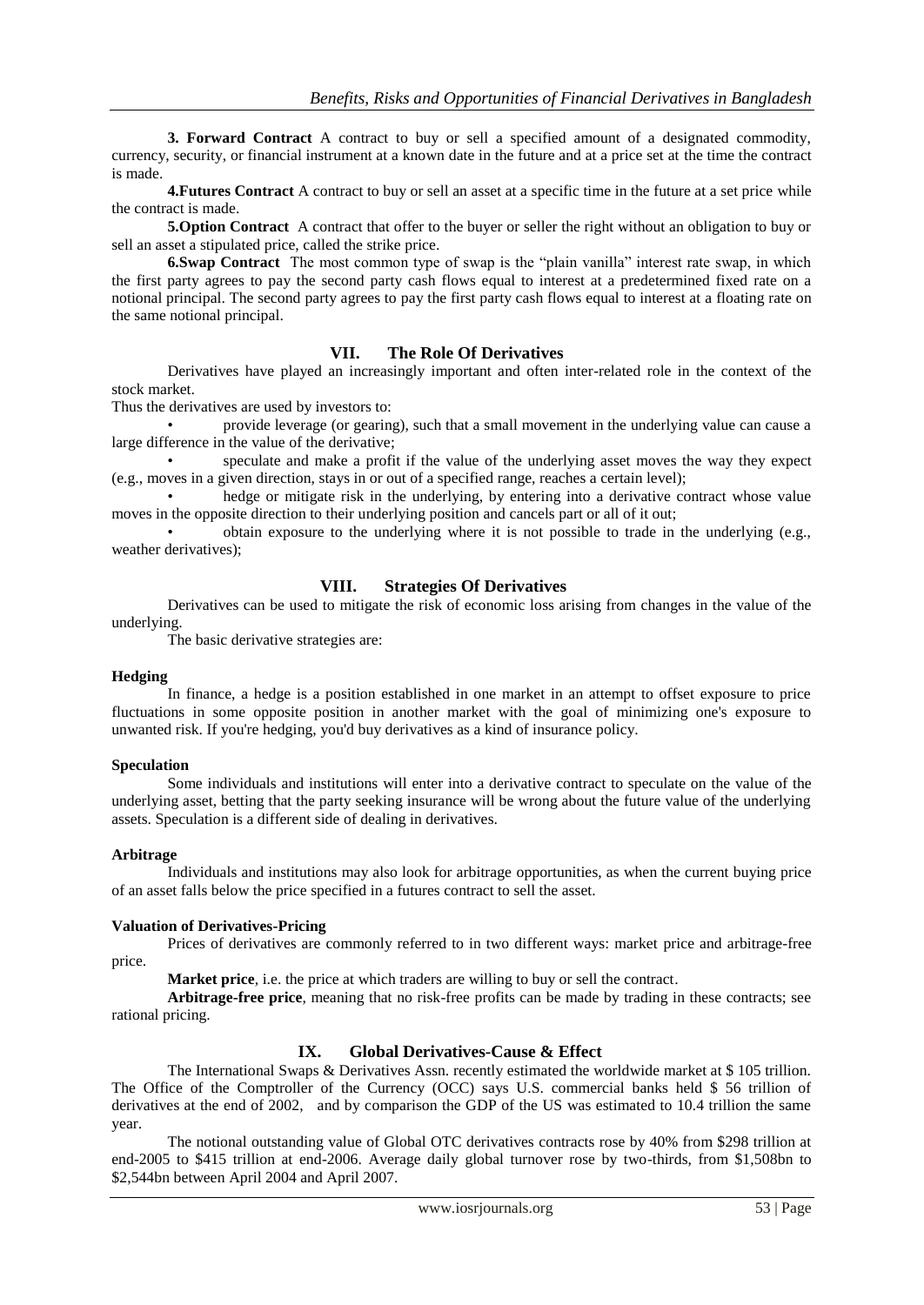**US**: Figures below are from SECOND QUARTER, 2008

- Total derivatives (notional amount): \$182.2 trillion (SECOND QUARTER, 2008)
	- **o** Interest rate contracts: \$145.0 trillion (80%)
	- **o** Foreign exchange contracts: \$18.2 trillion (10%)
	- **o** 2008 Second Quarter, banks reported trading revenues of \$1.6 billion
	- Total number of commercial banks holding derivatives: 975

According to various distinguished sources including the Bank for International Settlements (BIS) in Basel, Switzerland -- the central bankers' bank -- the amount of outstanding derivatives worldwide as of December 2007 crossed USD 1,144 Quadrillion, ie, USD 1,144 Trillion. The main categories of the USD 1,144 Quadrillion derivatives market were the following:

1. Listed credit derivatives stood at USD 548 trillion;

2. The Over-The-Counter (OTC) derivatives stood in notional or face value at USD 596 trillion and included:

a. Interest Rate Derivatives at about USD 393+ trillion;

- b. Credit Default Swaps at about USD 58+ trillion;
- c. Foreign Exchange Derivatives at about USD 56+ trillion;

Let us think about the invisible USD 1,144 quadrillion equations with black swan variables  $-$  i.e, 1,144 trillion dollars in terms of outstanding derivatives, global Gross Domestic Product (GDP), real estate, world stock and bond markets coupled with unknown unknowns or "Black Swans". What would be the relative positioning of USD 1,144 quadrillion for outstanding derivatives, i.e. what is their scale:

1. The entire GDP of the US is about USD 14 trillion.

2. The entire US money supply is also about USD 15 trillion.

3. The GDP of the entire world is USD 50 trillion. USD 1,144 trillion is 22 times the GDP of the whole world.

4. The real estate of the entire world is valued at about USD 75 trillion.

- 5. The world stock and bond markets are valued at about USD 100 trillion.
- 6. The big banks alone own about USD 140 trillion in derivatives.

7. Bear Stearns had USD 13+ trillion in derivatives and went bankrupt in March. Freddie Mac, Fannie Mae, Lehman Brothers and AIG have all 'collapsed' because of complex securities and derivatives exposures in September.

#### **Possible large losses**

The use of derivatives can result in large losses due to the use of leverage, or borrowing. However, investors could lose large amounts if the price of the underlying moves against them significantly. There have been several instances of massive losses in derivative markets, such as:

• The need to recapitalize insurer American International Group (AIG) with \$85 billion of debt provided by the US federal government. An AIG subsidiary had lost more than \$18 billion over the preceding three quarters on Credit Default Swaps (CDS) it had written. It was reported that the recapitalization was necessary because further losses were foreseeable over the next few quarters.

• The loss of US\$6.4 billion in the failed fund Amaranth Advisors, which was long natural gas in September 2006 when the price plummeted.

• On December 6, 1994, Orange County declared bankruptcy, from which it emerged in June 1995. The county lost about \$1.6 billion through derivatives trading. Orange County was neither bankrupt nor insolvent at the time; however, because of the strategy the county employed it was unable to generate the cash flows needed to maintain services.

## **X. Benefit Of Derivatives**

Derivatives are a primary aspect of risk management, because they offer financial planners and risk managers to hedge business risk. The main use of derivatives is to minimize risk for one party while offering the potential for a high return (at increased risk) to another.

Nevertheless, the use of derivatives also has its benefits:

• Derivatives facilitate the buying and selling of risk and many people consider this to have a positive impact on the economic system.

• Derivatives offset the risks of changing underlying market prices. Thus it helps in reducing the risk associated with exposures in an underlying market by taking counter- positions in the futures market.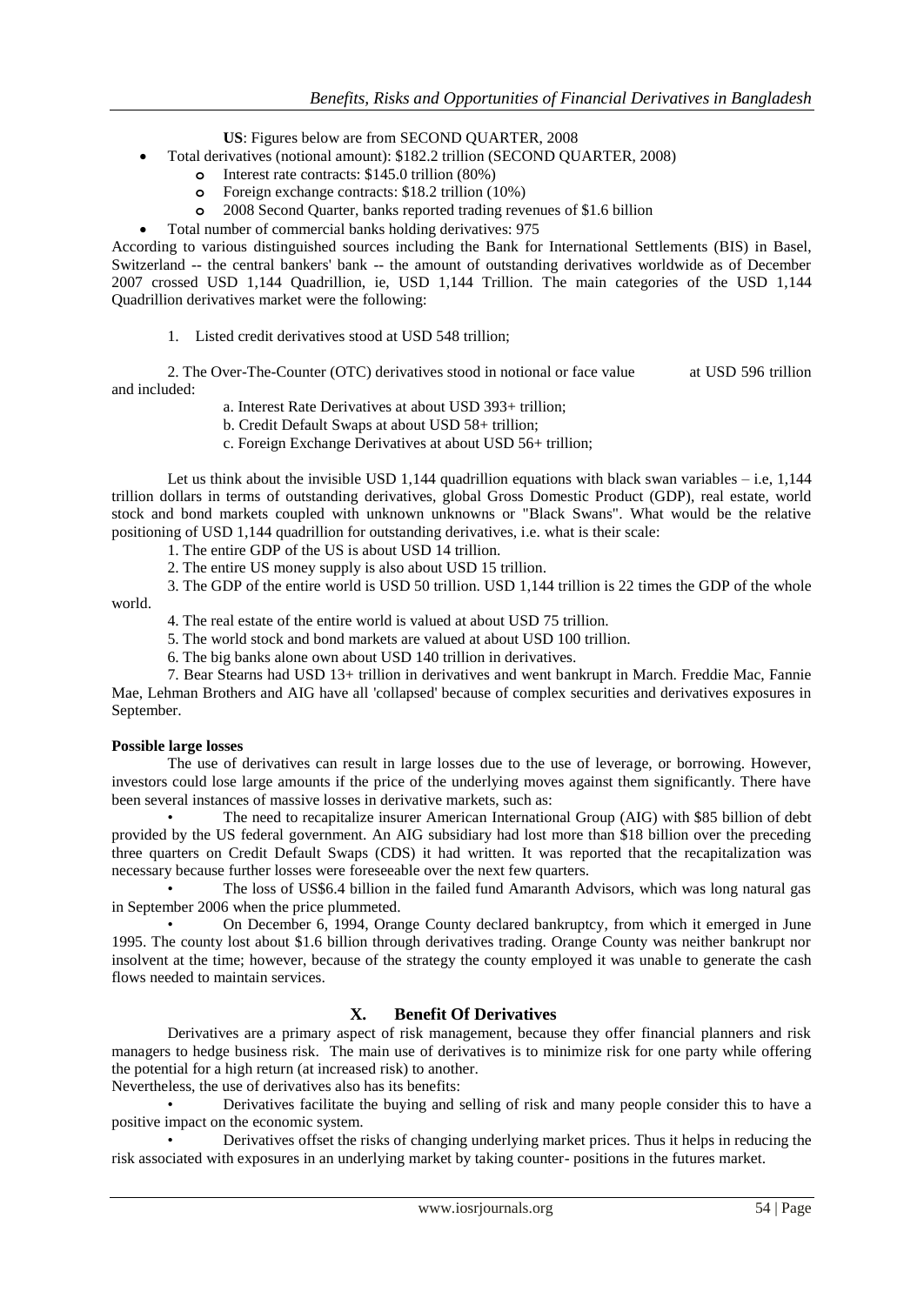• Derivatives are highly leveraged instruments; hence the investor is required to pay a small fraction of the value of the total contract as margins.

- Incentive to make profits with minimal amount of risk capital.
- Derivatives market is lead economic indicators.
- Former Federal Reserve Board chairman Alan Greenspan commented in 2003 that he believed

that the use of derivatives has softened the impact of the economic downturn at the beginning of the 21st century.

#### **Introduction of Future**

A future contract is one where there is an agreement between two parties to exchange any assets or currency or commodity for cash at a certain future date, at an agreed price.

The characteristics of future contracts are:

- Futures were designed to solve the problems that existed in the forward markets.
- Futures contracts are standardized forward contracts that are traded on an exchange.
- To facilitate liquidity, exchange specified standard features for the contract

Quantity and quality of the underlying Date and month of delivery Units of price quotation and min. price change Location and mode of settlement

#### **Futures Terminology**

Future contracts have some terminologies:

- Spot price : Price at which asset trades in the spot market.
- Futures price : Price at which futures contracts trade in the futures market.
- Contract cycle : The period over which a contract trades.
- Expiry Date : Last date of the contract.
	- Cost of Carry: Relationship between futures and spot price is determined

by cost of carry. For financial assets it is interest cost.

- Initial margin : Amount deposited initially to trade futures.
- Marking to Market: Reflection of change in value of market. A futures portfolio based on the futures closing price

#### **Margins**

Initially, investors have to maintain minimum margin requirements with their brokers. These initial margin requirements are based on 99% value at risk over a one day time horizon. This is also known as SPAN Margin. The Mark to Market Margins is calculated at the end of the day.

| Spot Price of<br>Underlying is @<br>490 | Mr. Raju Buys<br>$\angle$ Tk. Futures @ Tk. 510 | <b>MTM</b><br>Gain / Loss<br>(Tk.) | Mr. Ajay Sells<br>Futures @ Tk. 510 | <b>MTM</b><br>Gain<br>Loss<br>(Tk.) |  |  |  |
|-----------------------------------------|-------------------------------------------------|------------------------------------|-------------------------------------|-------------------------------------|--|--|--|
| 500                                     | 512                                             | $+2$                               | 512                                 |                                     |  |  |  |
| 510                                     | 520                                             | + 8                                | 520                                 |                                     |  |  |  |
| 495                                     | 510                                             | 10                                 | 510                                 | $+10$                               |  |  |  |
| 505                                     | 515                                             |                                    | 515                                 |                                     |  |  |  |
| 515                                     | 525                                             | $+10$                              | 525                                 | 10                                  |  |  |  |

## Daily Mark to Market Settlement

#### **Futures Payoff**

A payoff is the likely profit or loss that would accrue to a market participant with change in the price of the underlying asset.

Futures have a linear payoff, i.e. the losses as well as profits for the trader of futures contract are unlimited.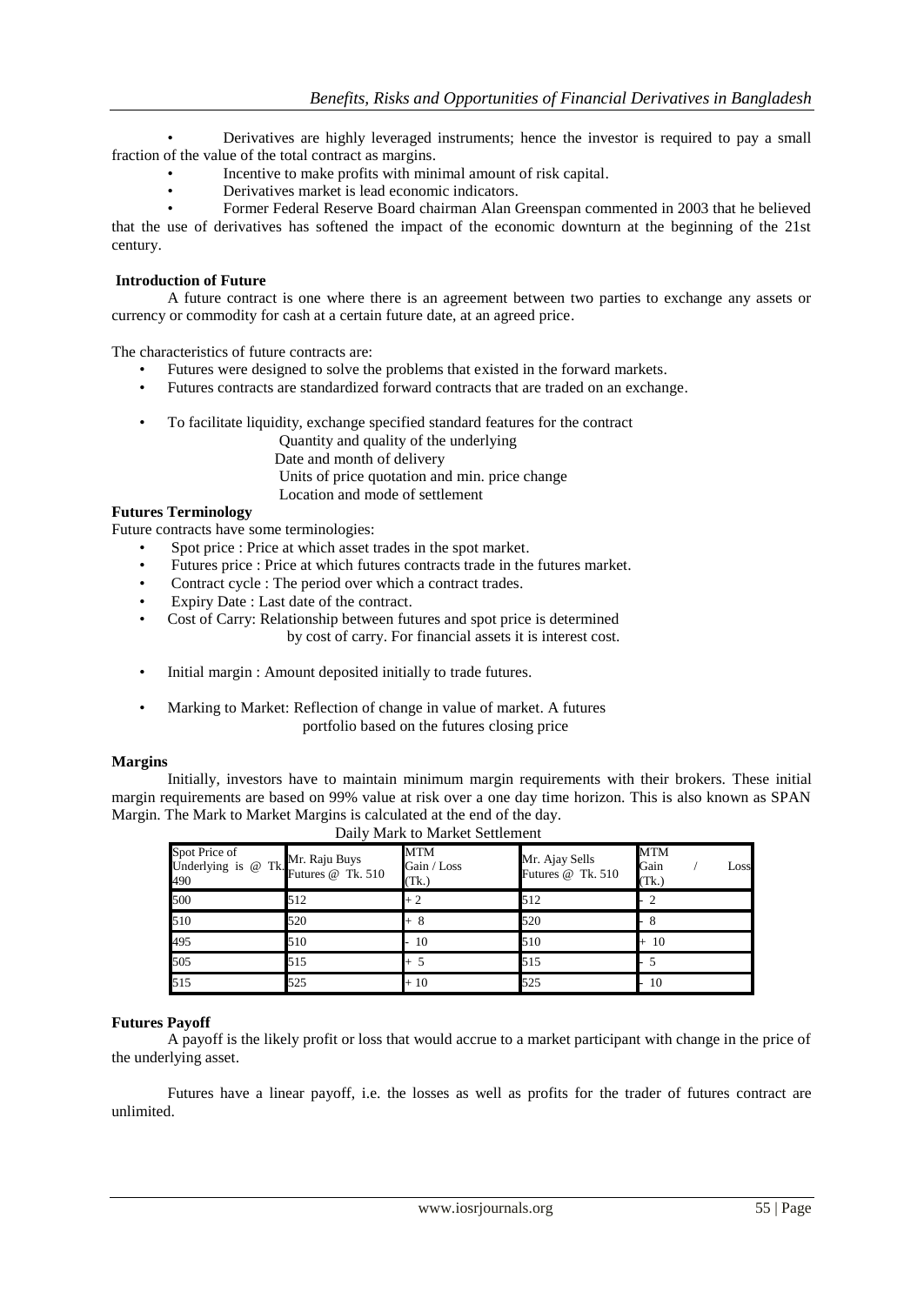Payoff diagram for futures



#### **Pricing of Futures**

Pricing of futures:

- Futures price  $=$  Spot Price  $+$  Cost of carry
- Cost of carry  $=$  interest rate\*
- At expiry : Futures price = Spot price

\*for financial futures

Thus Futures Price is

 $F = S + C$  $- F = S(1+r)$  ^ t Example: If index is at 1000, Int. is @ 6% p.a., a 1 month futures would cost  $- F = 1000 * (1 + 0.06) * (31/365)$  $- F = 1005$ Futures price when there is a dividend yield: Futures Price is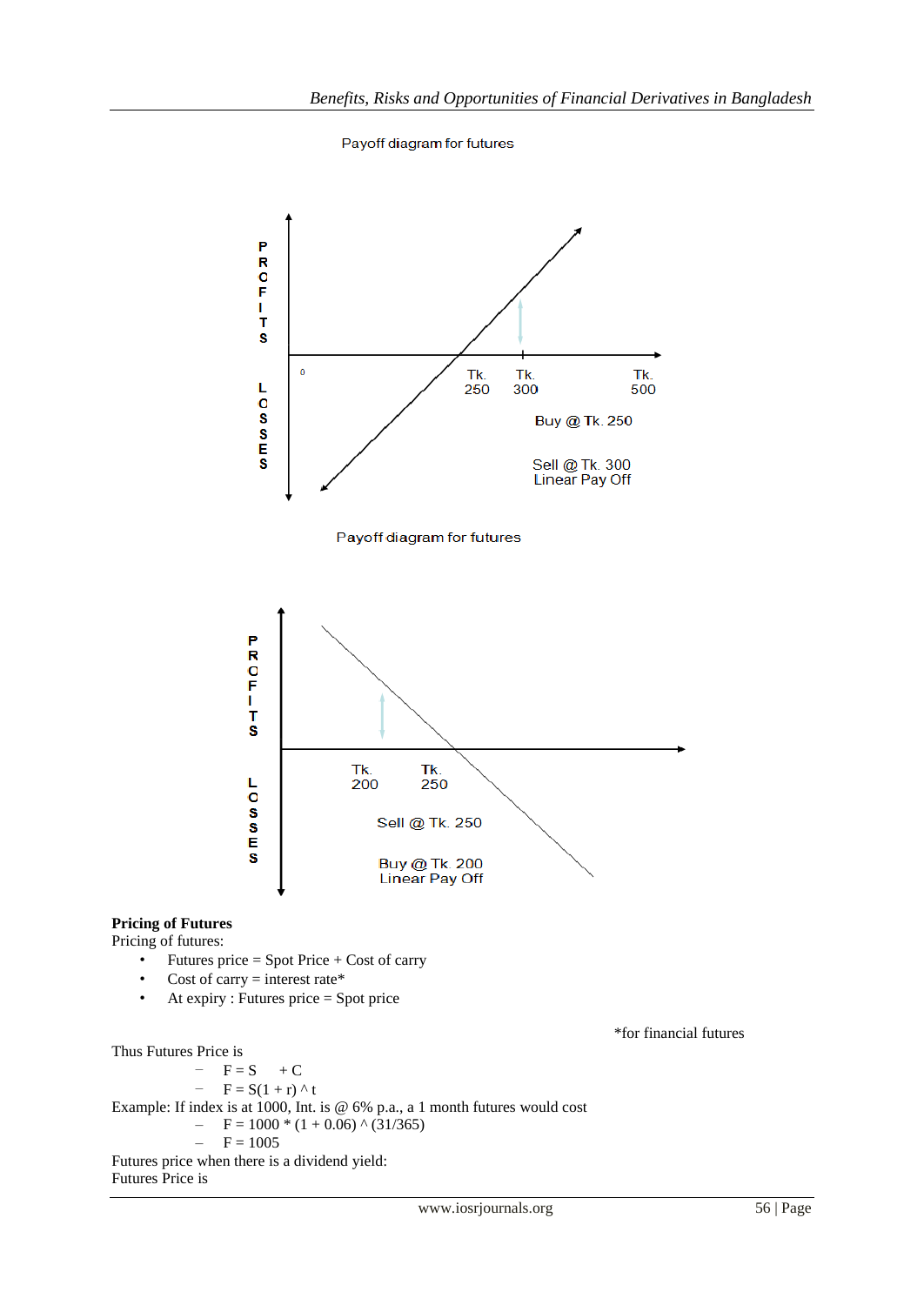$F = S(1 + r - q)$  ^ t Where  $F =$  Futures price,  $S =$  Spot index value,  $r =$  Cost of Financing,  $q =$  Expected dividend yield,  $t =$  Holding period. Example: If Nifty trades at 1200, cost of financing  $=15\%$ , dividend yield  $= 2\%$  annualized, a two month Nifty

futures will trade at:  $F = 1200 (1 + 0.15 - 0.02)$  ^ (60/365)  $= 1224.35$ 

Final Settlement – convergence of Futures to Spot:



#### **Introduction to Options**

Options on equities began trading on the Chicago Board Options Exchange (CBOE) in 1972; custom options available Over the Counter (OTC) since the 1920s. **Options on currencies and bonds** traded OTC among banks in the late 1970s. **Exchange-traded options** on currencies began on Philadelphia Stock Exchange in 1982. **Interest rate options** began trading on the CME in 1985.

## **Terminology of Options**

Terminologies of options are

- **Index options:** Have index as the underlying
- **Stock Options:** Have stock as the underlying
- **Option buyer:** Buys the option by paying premium and gets the right to exercise options on writer/seller.
- **Option seller/writer:** Sells/writes the option and receives the premium and is hence under obligation to buy/sell asset if the buyer exercises option.
- **Option premium:** Price paid by the buyer to seller to acquire the right. Comprises of Intrinsic Value and Time Value.
- **Strike / Exercise price:** Price at which the underlying may be purchased or sold.
- **Expiry date:** The date when options to be exercised/ traded. Options cease to exist after expiry.
- **In the money options**

It is an option that will lead to a positive cash flow to buyer when exercised.

Call option is in the money when CMP is higher than strike.

Put option is in the money when CMP is lower than strike.

• **At the money options**

It is an option that will lead to a zero cash flow to buyer when exercised. Options are at the money when CMP is equal to strike.

• **Out of the money options**

It is an option that will lead to a negative cash flow to buyer when exercised, however OTM options can never be exercised / assigned.

Call option is out of money when CMP is lower than strike.

Put option is out of money when CMP is higher than strike.

 **Certain Concepts In the money**- positive cash flow if exercised immediately.

**At the money** - zero cash flow if exercised immediately.

**Out of the money** - negative cash flow if exercised immediately.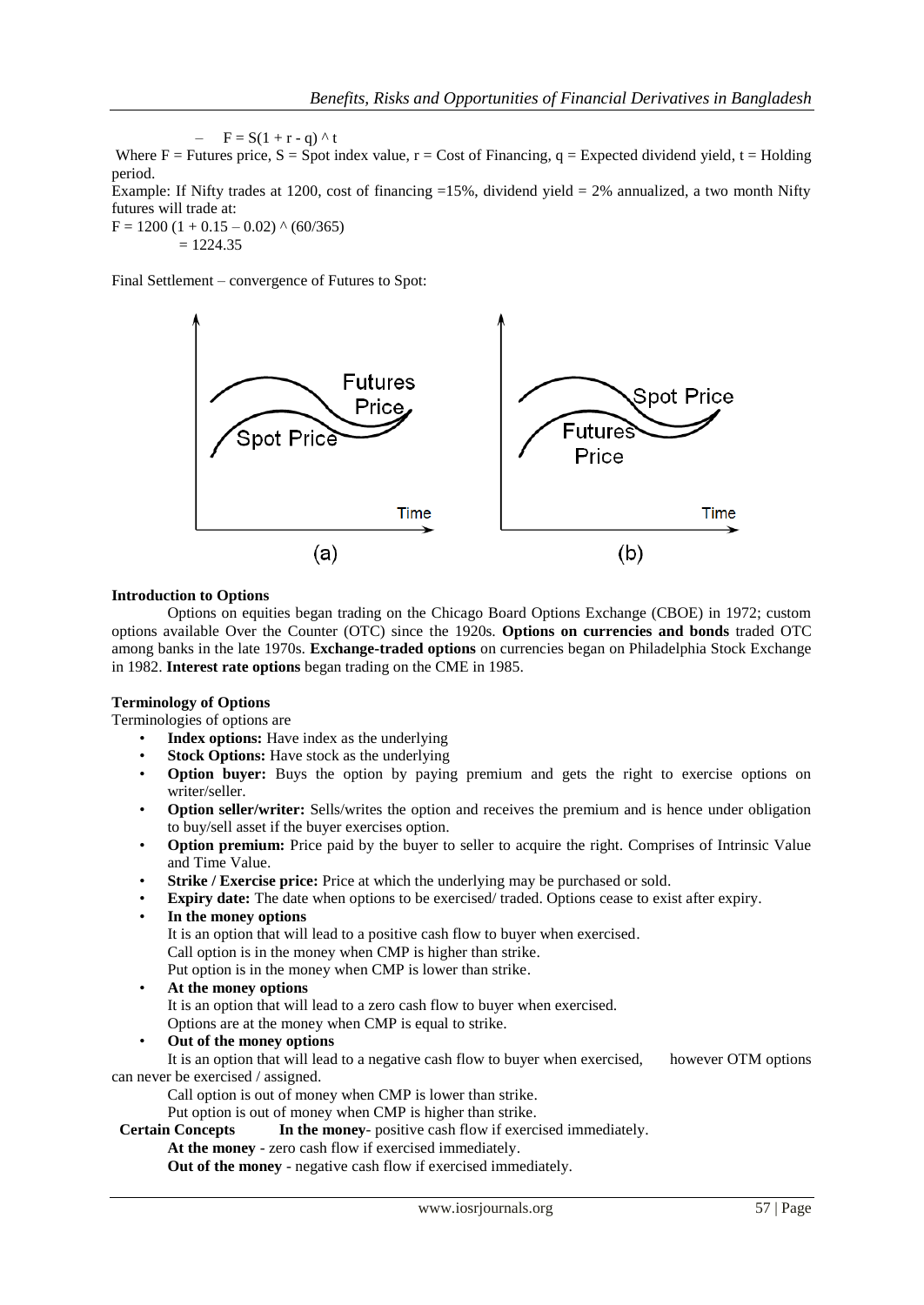

## **Classifications of Options**

Generally options are of two types:

 CALL: It gives the buyer the right but not the obligation to buy. PUT: It gives the buyer the right, but not the obligation to sell.

Options can be classified in to two categories by Exercise style:

- EUROPEAN Option is an option that can be exercised only on its expiration date.
- AMERICAN Option is an option that can be exercised any time up until and including its expiration date.

## **Options Payoff**

#### THE PAY OFF DIAG. - OPTIONS



× PROFITS AND LOSSES ON CALLS AND PUTS

Exercises..........

#### **Options Pricing**

The price of a put or call option depends upon the market behavior of the equity that underlines the option. Generally the price at which the stock under option may be put or called is the contract price. The contract price remains fixed during the life of the contract.

The amount the buyers pay for the option privilege in purchasing an option is called the premium. Sometimes, it may be called as the option money.

Pricing of options: Intrinsic Value (IV) Difference between spot and strike ITM has IV, ATM and OTM have zero IV

Time Value (TV)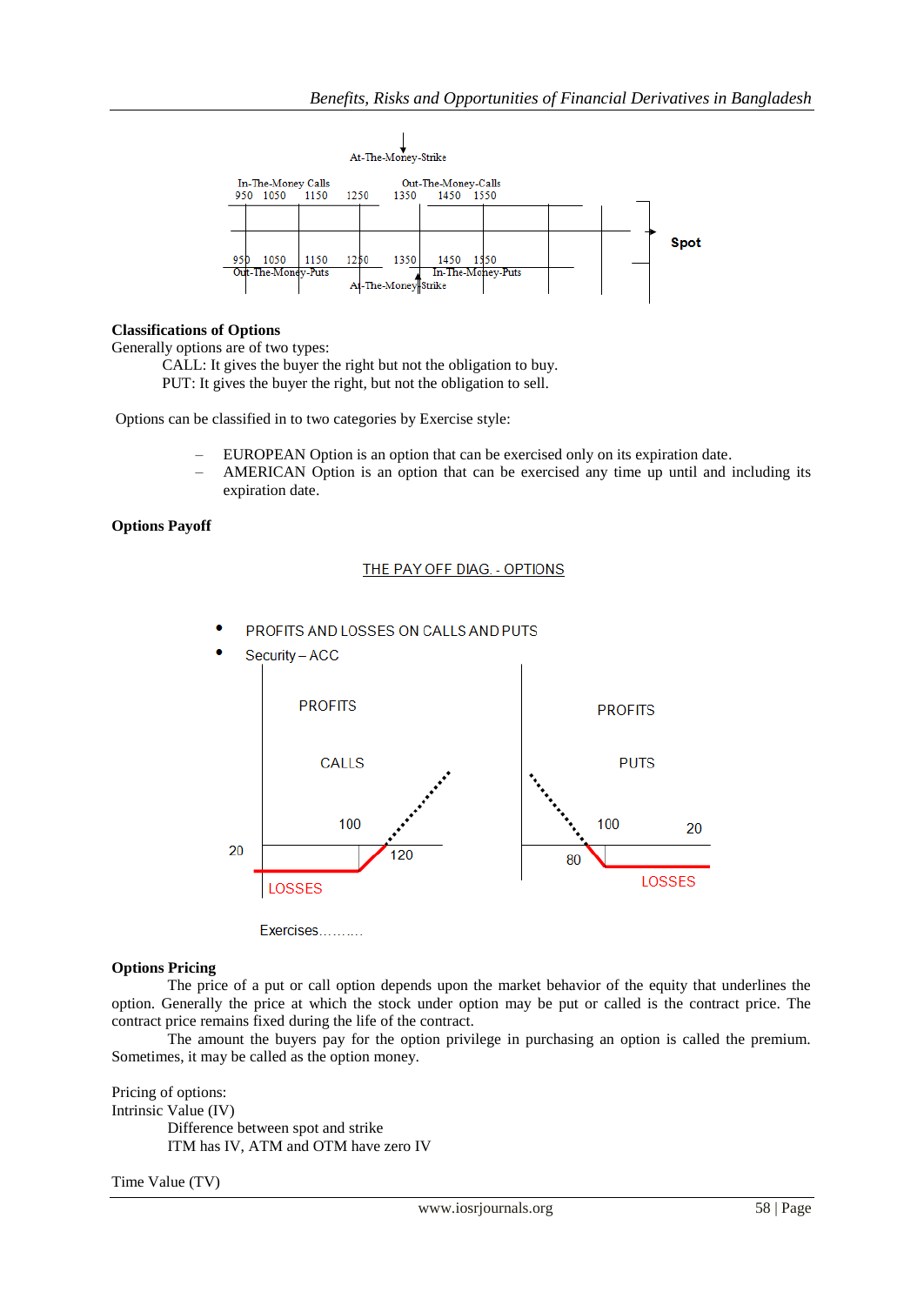Difference between the premium and intrinsic value ITM have both IV and TV, ATM and OTM have only TV Longer the expiry more the TV, on expiry TV is 0

Example: Black and Scholes Model Pricing:

- $C = S * N(d1) X * e- rt * N(d2)$
- $P = X * e rt * N (-d2) S * N (-d1)$

where :  $d1=[ln(S/X)+(r+\sigma^2/2)*t]/\sigma^*sqrt(t)$ 

| $d2=[ln(S/X)+(r-\sigma^2/2)*t]/\sigma^*sqrt(t)$ |                           |     |            |            |
|-------------------------------------------------|---------------------------|-----|------------|------------|
|                                                 | $= d1 - \sigma * sqrt(t)$ |     |            |            |
| $C = price$                                     | of                        | a   | call       | option     |
| P=price                                         | οf                        | a   | put        | option     |
| $S = price$                                     | of                        | the | underlying | asset      |
| X=Strike                                        | price                     | Οt  | the        | option     |
| $r = rate$                                      |                           | of  |            | interest   |
| $t = time$                                      |                           | to  |            | expiration |
| $\sigma$ = volatility of the underlying         |                           |     |            |            |

N represents a standard normal distribution with mean  $= 0$  and standard deviation  $= 1$  in represents the natural logarithm of a number. Natural logarithms are based on the constant e(2.71828182845904).

#### **XI. Introduction Of Derivatives In Bangladesh**

In Bangladesh there is no Derivatives Market yet. But there is enormous opportunity for Derivatives Market. There are actually three types of investors exist in the Derivatives Market.

Speculators, take position to gain from the expected fluctuation in the price of derivatives contracts over time. Hedgers, take position to reduce their probability of movements of interest rate or stock price in future. And

Arbitragers, who makes profit from short term price fluctuations. Derivatives Market is an organized market place where derivatives contracts are traded.

From a purely Bangladesh stock market perspective, derivatives are important as they are part and parcel of market development.

#### **Benefits of Derivatives in Bangladesh:**

Benefits of derivatives are broadly discussed earlier in this research paper. In addition, now we discuss the benefits, prospects and advantages of Derivatives in Bangladesh from different stakeholders view points:

As we know in Bangladesh, SEC (Securities & Exchange Commission) is the authority under which a Derivatives Market will establish and taken care off. As per SEC's view point they said that today the complete focus of individual investors, institutions and corporations are on Stock Exchange. But awareness among investors, journalists and professionals is essential," Referring to Indian experience, they address that the total volume of trade in derivatives is much higher than equity products on the National Stock Exchange of India.

Like any one (investor) who invested both in stock exchange and an index market of securities. Its an hedging based on index. So, now the investor may incur loss in share market but he can gain in the hedging for that product market. Derivatives Market is a place for all kind of investors. Those, who want to take risk (Speculators), who want to avoid risks (Hedgers) and who want to utilize short term price fluctuations (Arbitragers).

## **XII. Risks Of Derivatives In Bangladesh**

Certainly there are some drawbacks as well as risks to establish a Derivatives Market in Bangladesh. There are some fundamental problems that contribute to derivatives' negative image:

- Stories in the press of our country tend to focus on the illegitimate abuse of derivatives rather how they are used legitimately.
- Investors' misinformed perceptions and uninformed opinions.

As a developing nation we do not have enough investors who are having bulk amount of monetary reserve. Whereas a Derivatives Market needs a strong number of investors whose investment will run as blood of the market and keep it alive.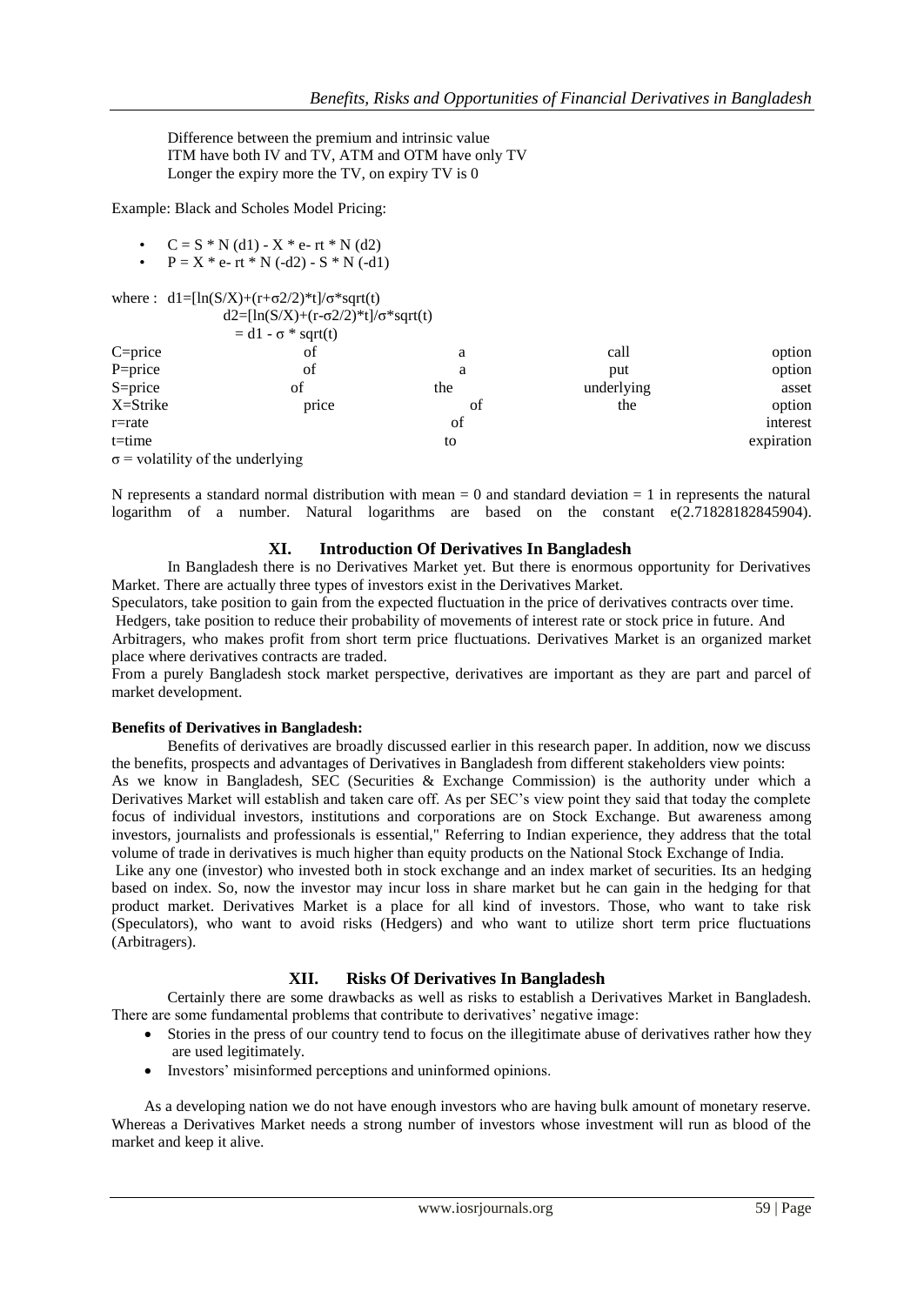# **XIII. Opportunities Of Derivatives In Bangladesh**

Derivatives especially financial derivatives have revolutionized mathematical and practical finance. The 1973 seminal paper of F Black and M Scholes has created, within a few decades, what is literally a multitrillion dollar derivatives market. Derivatives play a key role in optimizing the utilization of assets, minimizing risks and maximizing returns on investments. So, if derivatives are introduced in Bangladesh, a lot of opportunities are there.

To show the relevance of derivatives to a developing country, consider Bangladesh's economy where the textiles is the main industry — and more specifically with the focus being on the manufacturing of garments. The garments sector has a worldwide rate return given by G. The reason Bangladesh has concentrated on producing garments is because, as a country, it has a comparative advantage. In practice, this means that the Bangladeshi garment producers have a rate of return, say G+D that is higher than the world average on garments.

A swap derivative is non-invasive and needs no permanent construction or facilities; rather, it is a reversible financial arrangement that can be switched on and off without interfering with the real economy. Swaps, properly employed, add substantial amounts of value to the underlying real economy.

#### **XIV. Importance Of Derivatives In The Recent Capital Market Crash Condition In Bangladesh**

The capital market is the engine of growth for an economy, and performs a critical role in acting as an intermediary between savers and companies seeking additional financing for business expansion. Today, with a \$257 billion economy and per capita income of roughly \$641 in 2010 if purchasing power parity (PPP) is taken into account, Bangladesh should really focus on improving governance and developing advanced market products, such as derivatives.

It is encouraging to see that the capital market of Bangladesh is growing, albeit at a slower pace than many would like, with market development still at a nascent stage. The market has seen a lot of developments since the inception of the Securities and Exchange Commission (SEC) in 1993. After the bubble burst of 1996, the capital market has attracted a lot more attention, importance and awareness that have led to the infrastructure we have in the market today. Now a days it is said that still our capital market is undeveloped. Expertise of the capital market emphasis on the way to find out the right path to create a stable and matured market for our country. Some urges that if derivatives were introduced in our country, that might be able to protect the market.

## **XV. Capital Market In Bangladesh**

Dhaka Stock Exchange (DSE), the frontline organization on for capital market development of Bangladesh was first incorporated On April 28, 1954 as the East Pakistan Stock Exchange Association Limited which started formal trading in 1956 at Narayangonj with 196 listed securities amounting a total paid up capital of about Taka 4 billion. Subsequently, on June 23, 1962 it was renamed as Dhaka Stock Exchange (DSE) Limited after the shiftiness of Dhaka in 1958. Dhaka Stock Exchange suspended its trading and all administrative activities in 1971 and the trading activities of the prime bourse remained suppresses until 1976 due to liberation war and economic policy pursued by the then government. Trading resumed at DSE in 1976 with only 9 companies listed having a paid up of Taka 137.52 million. Gradually the capital market in Bangladesh has been developing and another capital market named Chittagong Stock Exchange (CSE) in Chittagong, the commercial city of Bangladesh, started operation in 1995. It is also a self-regulatory non profit organization. Now both the markets are automatically operated. The number of listed securities in DSE started with only 9 in 1976 which has gradually increased and now reached 500 in October, 2011. The growth pattern of listed securities and market cap was rather slow during early 1990s but recently its improvement is worth mentioning.

The Bangladesh capital market continued to rally handsomely in 2010 even though U.S and European market had to recover from recession effect. The market capitalization to GDP ratio has been increased over the year from 30% to 50%. However, it is expected that PE ratio may be reduced to sustainable level considering earnings growth of the listed companies and steady growth of the overall economy.

# **XVI. The Share Scam 2010–The Recent Capital Market Crash Condition In Bangladesh**

The calendar year 2010 was a unique year in the history of Bangladesh stock markets for more than one reason. While the markets managed to attract billions of FII inflows into Bangladeshi stock markets for the high rate of returns as the benchmark indices advanced by over 82 per cent in course of within a single year, yet the volatility noticed in the Bangladeshi stock markets was almost at its peak, due to several regulatory and monetary changes in the year. The Dhaka Stock Exchange (DSE) passed through an eventful year amid records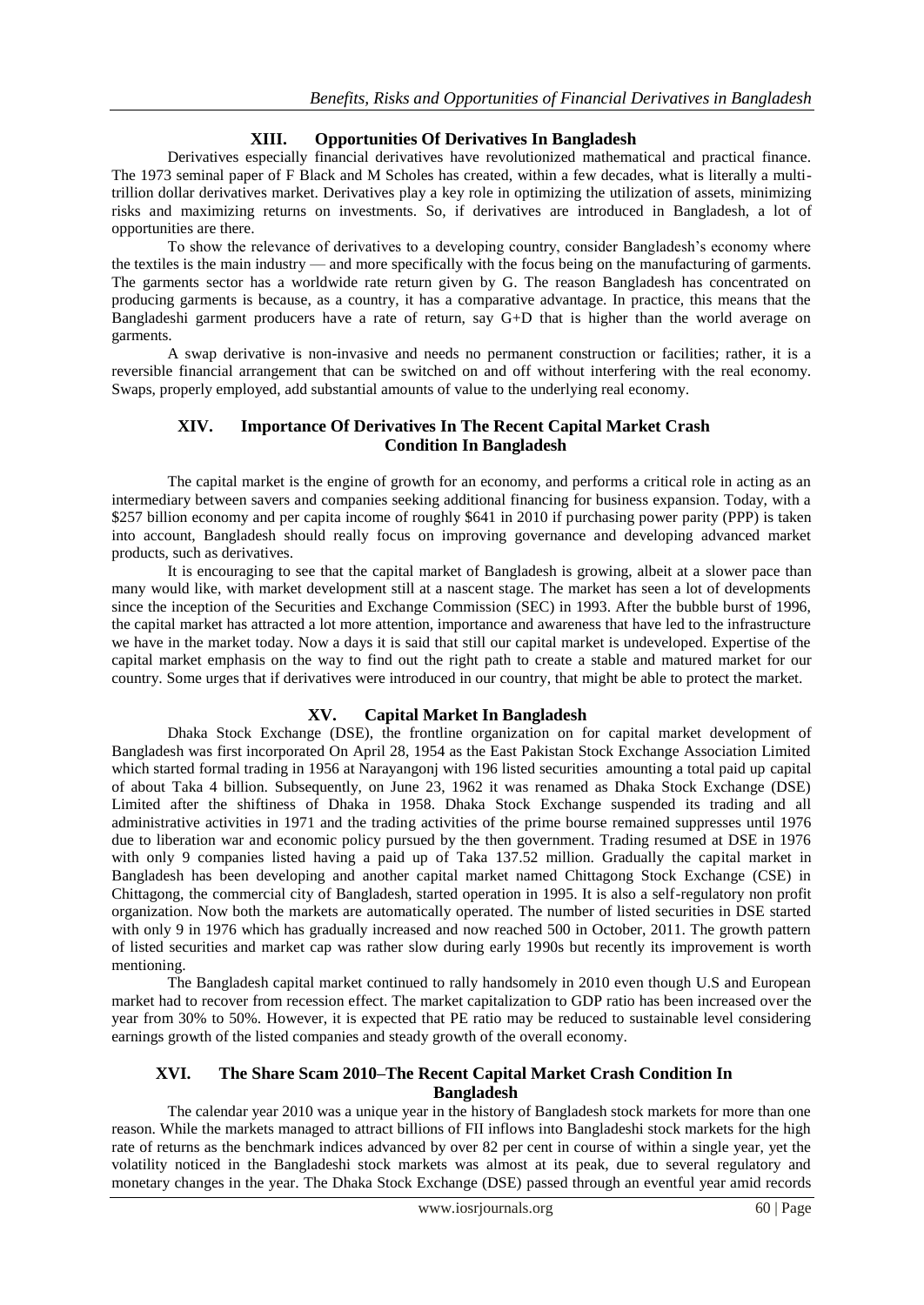and ups and downs. However, the last few days of 2010 were quite reverse to its yearly trend when the DSE witnessed a shortfall of fund.

The country's main bourse suffered the worst ever single day fall of 552 points, or 6.72 per cent on December 19, reminding investors of a major collapse in 1996. Throughout the year, the market regulator's frequent changes in regulations and imposing abrupt directives attracted strong debate and criticism. Finally all the measures appeared to have failed when they were repealed on the wake of the free falls of DSE indices at the end of the year. It was a roller-coaster ride in last few weeks of the year, with the indices hitting a record high on 5 December, having climbed 80% since the start of the year. But on 8 December it nosedived, prompting protests in Dhaka and towns elsewhere. This was followed a strong fall of over 6.7% on December 19, which prompted many protests on street from investors.

After the Bangladesh stock market debacle in 1996, the market recovered gradually and had been growing steadily until 2008. In 2010, the share price index started rising and it became abnormally high in late 2010 creating an alarming situation and a concern among the experts. From the first week of December, there was repeated falls in the stock prices and in the process, many investors incurred huge losses and market is yet to be stable. Finally I find that derivatives the most dynamic and innovative instruments which is used all over the modern economy to mitigate the risks of capital market should be introduced in our country against the recent share scam.

# **XVII. Urges Of Derivatives In The Recent Share Market Crash In Bangladesh**

In the financial markets, stock prices, bond prices, currency rates, interest rates and dividends go up and down, creating risk. If derivatives are available in our capital market, may be we can control the price fluctuations in the recent market crash.

Reasons behind for the urges of derivatives are following:

The Increased volatility in the asset prices in the recent market conditions lead to urgency of derivatives after the market crash in 2010.

There is increased integration of the global financial market and it drives to the necessity of introducing derivatives in our capital market.

When there is marked improvement in the communication facilities and very sharp decline in the costs also tends to drive the introduction of financial derivatives after the market crash in last year.

There is development of the best risk management tools, the same provides the economic agents to have a wider choice in the strategies of the risk management and the same leads to the growth of importance of derivatives in Bangladesh capital market.

## **XVIII. Recommendation**

Though derivatives are very useful for managing various risks, there are certain inhibiting factors, which stand in their way. The authorities should keep in mind the following recommendations while implementing the derivatives contracts which are purely new concept in Bangladesh Capital Market . They are as follows:

Misconception Of Derivatives:

There is a wrong feeling that derivatives would bring in financial collapse. Derivatives themselves cannot cause such mishaps. But the improper handling of these instruments is the main cause for this and one cannot simply blame derivatives for all these miss happenings.

Leveraging:

There is no doubt that derivatives create leverage and leverage creates increased risk or return. At the same time, one should keep in mind that the very same derivatives, if properly handled, could be used as an efficient tool to minimize risks. Thus cautions should be taken to properly use of derivatives.

Off Balance Sheet Items:

Invariably, derivatives are off balance sheet items. For instance, swap agreements for substituting fixed interest rate bonds by floating rate bonds or for substituting fixed rate interest bearing asset by floating rate interest paying liability. Hence, accountants, regulators and other look down upon derivatives very carefully.

Absence Of Proper Accounting System:

To achieve the desired results, derivative must be strongly supported by proper accounting systems, efficient internal control and strict supervision. The policy makers might impose strong views in this regard.

# Inbuilt Speculative:

In fact all derivative contracts are structured basically on the basis of the future price movements over which the speculators have on upper hand. Indirectly, derivatives make one accept the fact that speculation is beneficial. It may not be so always.